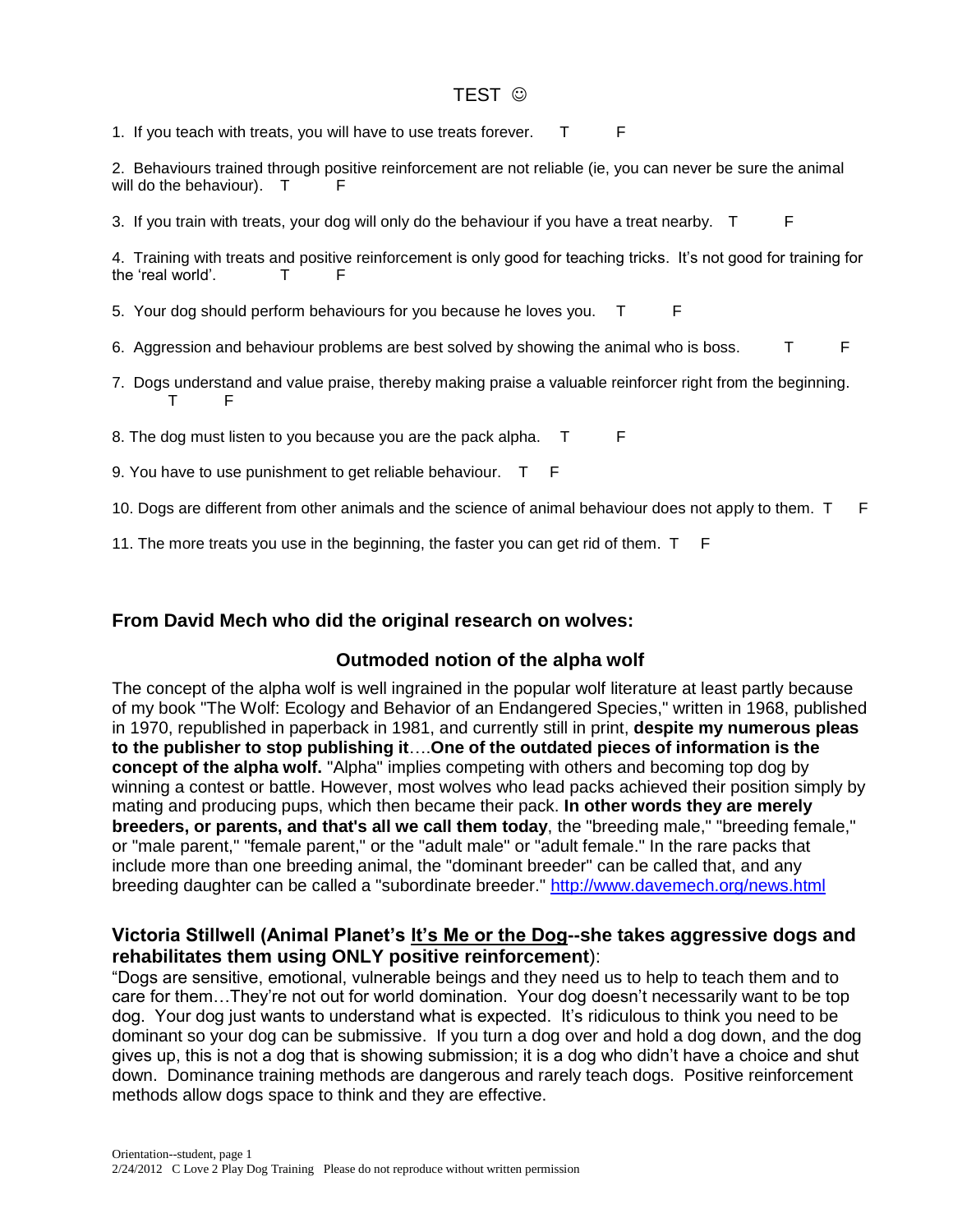# **Love 2 Play Dog Training Orientation: Communicating with a Marker Signal (Clicker Training)**

### *All Training is:*

………the teaching of learned behaviours….and the way WE use it is: 'teaching of behaviours appropriate to living with humans'

How to get the behaviours we like?

Science shows behaviours increase because they are positively reinforced How do we get rid of behaviours we don't like?

- Science shows behaviours decrease because of extinction
- Science shows behaviours MAY decrease because of punishment (BUT there may be fallout as well and the result is not reliable)

Please note that throughout this orientation I am NOT using the word 'punishment' in the SCIENTIFIC sense but in the way commonly used in our culture.

### *How do we do that?*

Science shows:

- behaviour is a result of its consequence NOT what happened before ('why does an Olympic sprinter run so fast?')
- AND the ANIMAL decides if the 'consequence' is good or bad (reading program story)

| "What happened<br>before" (antecedent) | <b>Behaviour</b>   | "What happens"<br>after" (consequence)         | <b>End result</b>                                     |
|----------------------------------------|--------------------|------------------------------------------------|-------------------------------------------------------|
| "sit"                                  | Dog sits           | Good things happen<br>(Positive reinforcement) | Dog sits more often                                   |
| See dog                                | <b>Barking</b>     | Feels good to dog<br>(positive reinforcement)  | Dog barks more<br>often $\odot$                       |
| See child                              | Child hugs dog     | Doesn't feel good to<br>dog ('punishment')     | Dog avoids child                                      |
| <b>Desire for</b><br>attention         | Dog jumps on owner | Owner yells at dog<br>(positive reinforcement) | Dog jumps more $\odot$<br>(got attention for jumping) |
| <b>Desire for</b><br>attention         | Dog jumps on owner | Owner ignores dog<br>(extinction)              | Dog jumps less often<br>$\odot$                       |

We often think that a dog's behaviour is driven by our 'commands' but this is not true. Scientific principal of animal learning: ALL behaviour in ALL animals is a result of the consequences of that behaviour.

**Dogs do what works for dogs……** (ie, what is reinforcing for them) Walt Disney dogs are just that—Walt Disney creations…..NOT the way real dogs behave or think…and yet the myth permeates our culture

**EVERY animal can be and are being trained with this method—lobsters, fish, elephants, cats, bears, whales, spiders, snakes, chickens, husbands, children, etc BECAUSE it follows the scientific principles of HOW ANIMALS LEARN**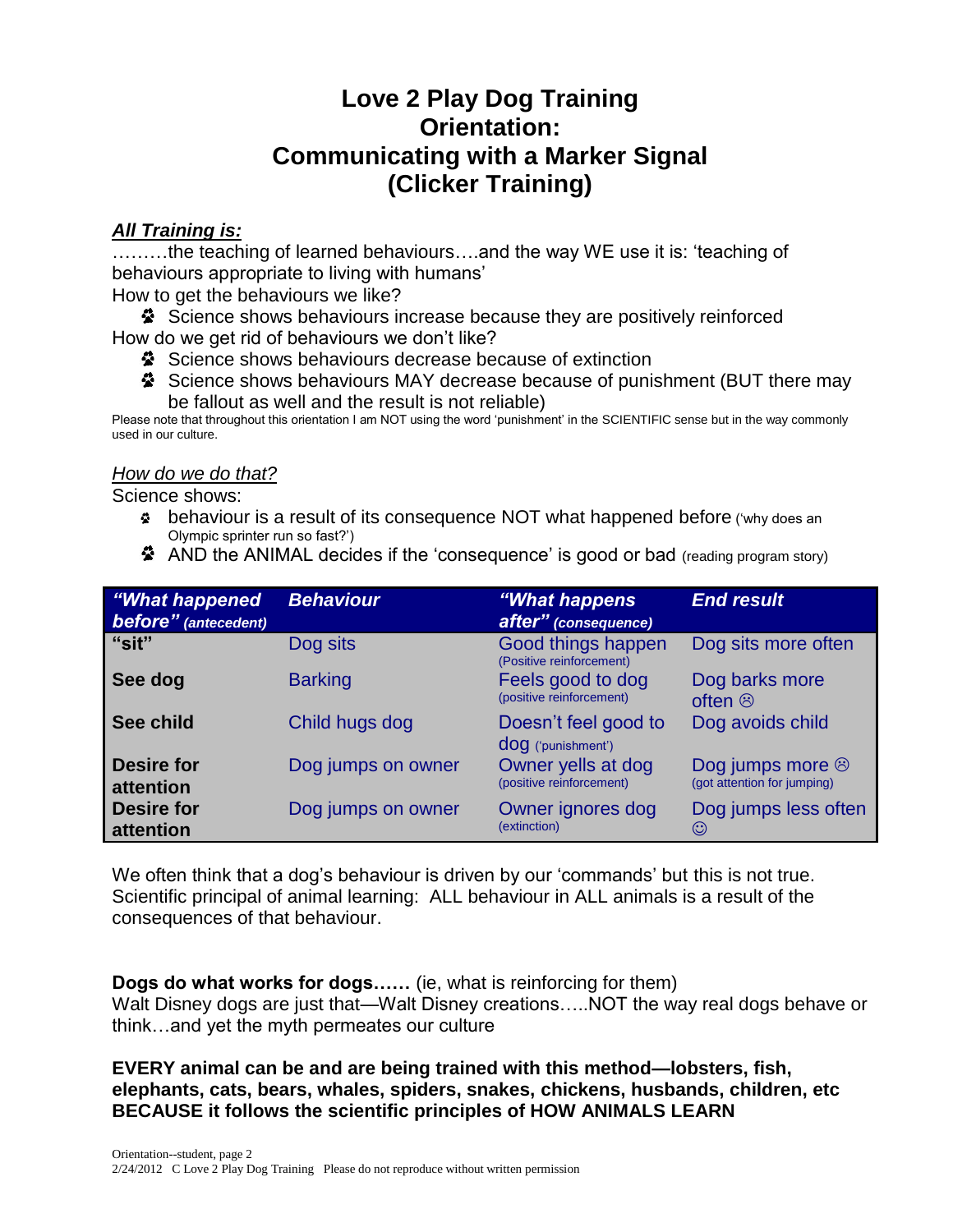# **The Science of Animal Learning / Training in a NUTSHELL**

#### **Behaviour is built through reinforcement Behaviour is maintained through reinforcement** *(Better to reward Fido 20 times for an easy behaviour than to try 20 times to get a bigger behaviour and only reinforce 1 time)*

#### **Behaviour that is not reinforced will go away (or change)**

*(If you don't pay me, I may well stop working or at least be less enthusiastic about it.) (If the pop machine stops delivering pop, I might try a few more times, then kick it a few times to see if that makes it deliver, then bang it a few times but eventually I will walk away and not try again)*

**The ANIMAL chooses WHAT is reinforcing and what is NOT reinforcing.** *(YOU may like steak, but I much prefer chicken; please don't give me milk chocolate but I LOVE dark chocolate, especially if it's orange flavoured. The first time I get potato chips, I may love them but eating them 3 days in a row I find is a bit much.)*

**All animals have a hierarchy of their preferred reinforcements** *(simplistically: preference for ball over Frisbee; preference for play over any food; preference for chocolate over hard candy; and same as above although I like MOST chocolate, I prefer orange flavoured dark chocolate and milk chocolate is ok, but it means little to me—except if I'm tired, then I'll eat even milk chocolate)*

**The animal will always perform the behaviour that is the most reinforcing at the time.** *(I need to get home fast so I will speed even though it might cost me \$140; but if I have a baby in the car, I will just get home* later*. I know I should do my homework, but my friend is playing a computer game so I'm going to do that with her.)*

**People / trainers can become valuable to the animal by controlling access to things the animal finds reinforcing (food/play/habitat/freedom/other animals).** *(If you controlled my access to all the dark chocolate in my life and all the computer games, I would keep trying to make sure we stayed on good terms)*

**Some behaviours feel good to an animal and are therefore self reinforcing.** *(you would need to pay me \$100 get me to jog but some people do it just because it feels good)*

**A behaviour can become self-reinforcing through a long history of constant reinforcement.** *(Give me \$10,000 for bungee jumping and after 25 jumps I might find that I LOVE the adrenaline rush of bungee jumping and now I'll do it for free)*

#### *Clicker Training:*

- Relies on *positive reinforcement*
- Uses a marker signal, often a clicker, to tell the animal when he does what you want. The clicker is like a camera "taking a picture" of the behavior you are training.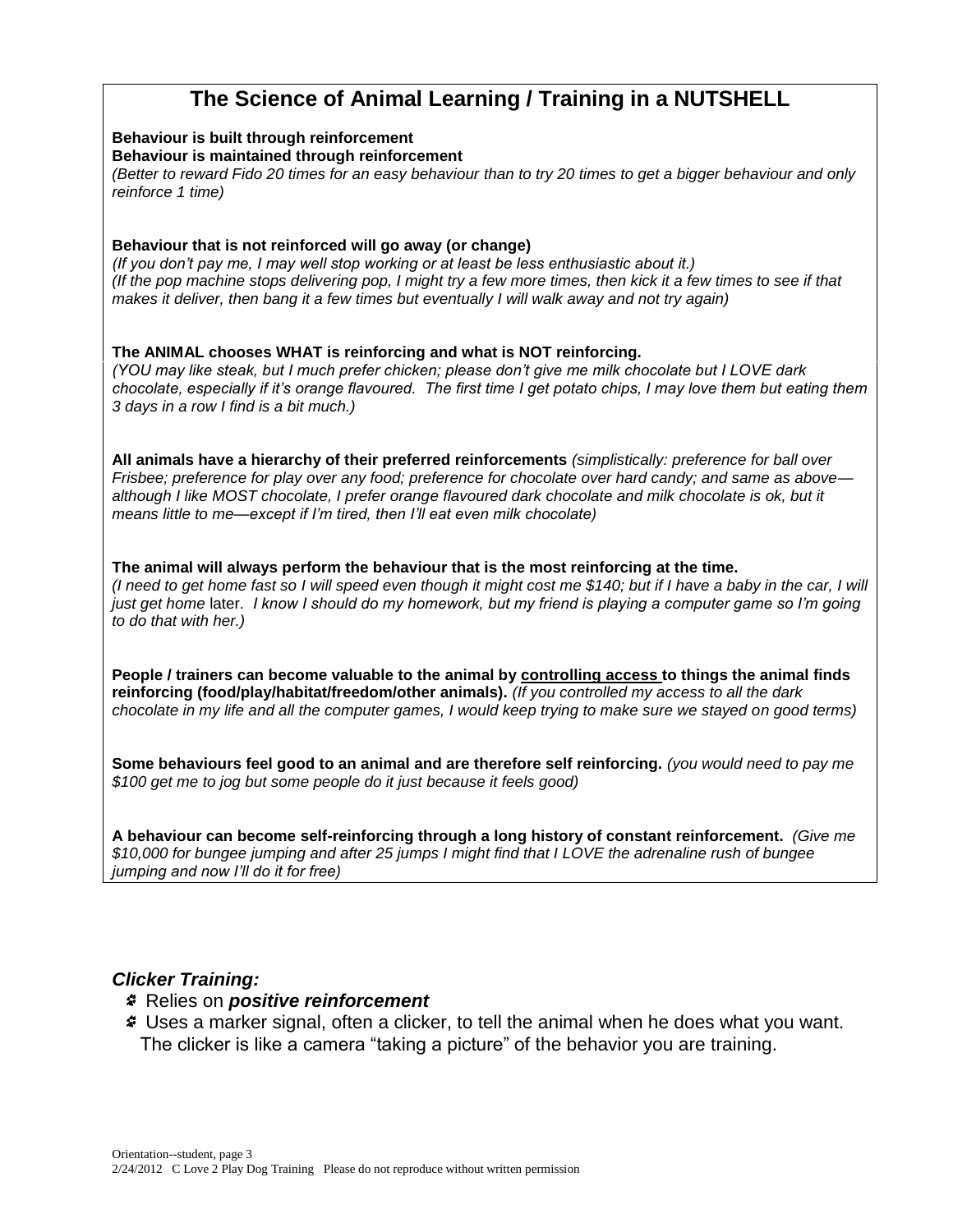#### *Key Points you need to know:*

- The clicker is ONLY needed when teaching new behaviours
	- o Once a cue is added, the clicker can be faded
- The clicker is not magic; it is just a means of **communication**
- The dog is an active participant in the training—**joint participation**: we think we are training the dog, the dog thinks he is training us to click—clicker training becomes reinforcing and pleasurable for both the animal and the trainer
	- $\circ$  The light bulb moment for the dog is amazing
- Clicker training promotes cooperation between the animal and the human
- One click = one treat
	- $\circ$  The click is a promise, so reinforce even if you accidentally clicked
- Keep the treat hand still until after the click
	- $\circ$  The physical movement of your hand will block the dog's ability to 'hear' the click; it dilutes the message
- Science confirms that marking a behaviour with the clicker is the most efficient way of training (faster and produces longer lasting results)
	- $\circ$  The click is 'salient', it stands out; your voice goes 'bla bla bla' all day)
	- o The click has only one meaning to the dog—whatever I just did made her click…hurrah!!!!
	- $\circ$  You CAN use your voice ('yes') but it is less accurate AND carries a history of use and emotion

A trainer wants to teach his dog to sit. When the dog sits, the trainer clicks and gives the dog a treat. The click means "That behavior right there -- that's what I want!" and "A reward is coming." If the trainer clicks and treats every time the dog sits, the dog will soon figure out that sitting earns a treat and begin offering the sit more often. The trainer then adds a cue, "Sit," to the behavior. (video of Focus)

Can't you lure? You can but neuroscience shows that luring confuses food and thinking. Clicker training is a subset of all animal training and is based in the sciences of behaviourism (behaviour analysis), ethology (animal behaviour), and neuroscience. Can you punish? Yes, but the animal may 'learn' something different than what you think you are teaching.

#### *How can we get behaviour?*

Capturing – wait for it to happen – good for behaviors that dogs do automatically Example: captured sit, yawn

Targeting – use the target to 'get' the dog into position Example: targeted down, roll over

Shaping – rewarding ever-closer approximations of a desired behavior - this is the most powerful way to use a clicker....it's like playing the hot/cold game that we played as children

• Example: shaped down, heel, back up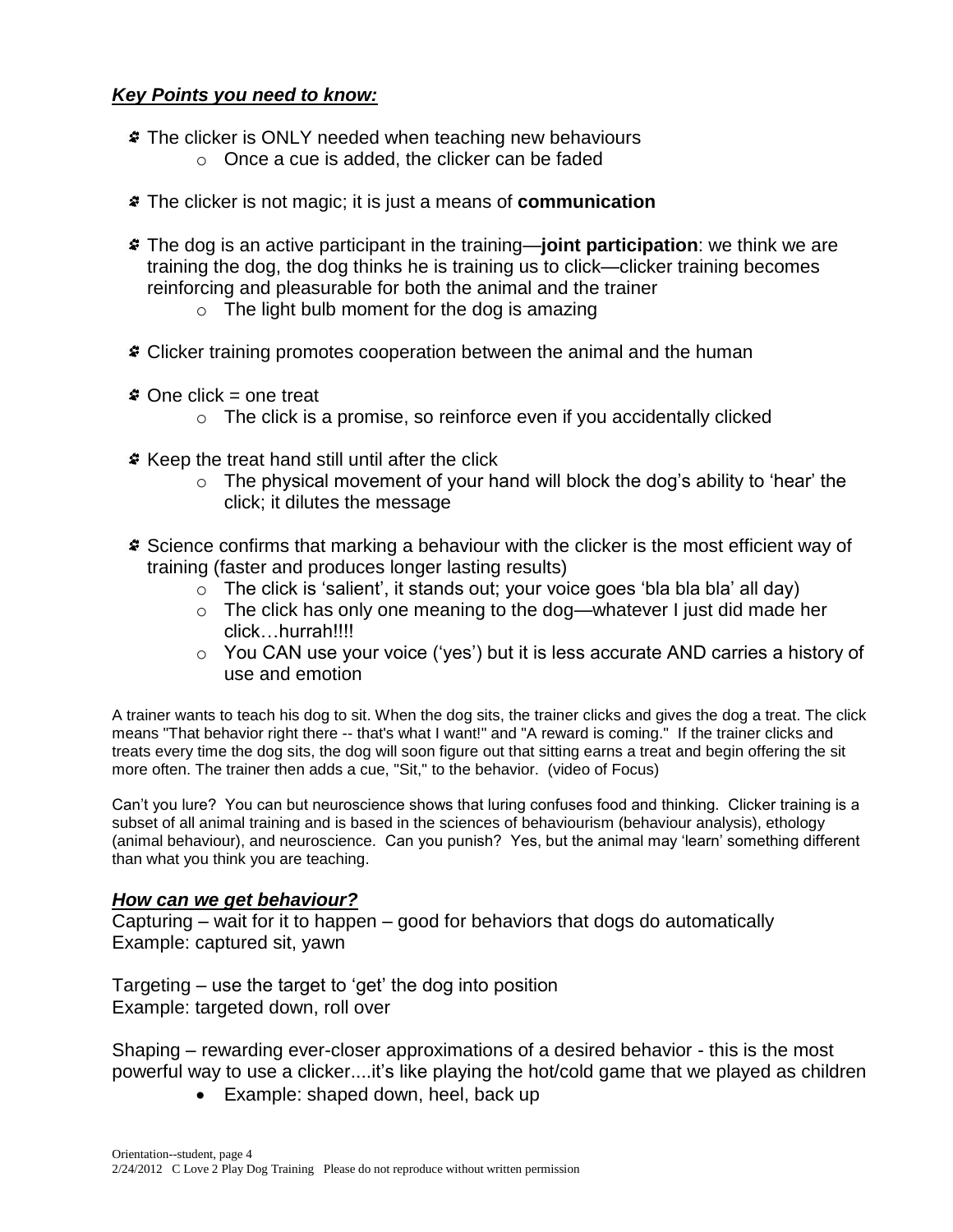### *Equipment:*

Clickers--examples Targets--examples Treats--examples

#### *Clicker training requires new muscle mechanics from you AND a new way of thinking*

### *Practicing Clicker Mechanics*

Clicking and reinforcing are physical skills (you cannot take mechanical skills for granted….they require practice—hitting a baseball, playing a wii game)

- We have to practice them to:
	- $\checkmark$  Treat delivery
	- $\checkmark$  Get comfortable with the clicker<br> $\checkmark$  Keep the treat hand still until after
	- Keep the treat hand still until after the click
	- $\checkmark$  Practice observation skills
	- $\checkmark$  Practice timing of the click

### *A word about Reinforcement*

Had we used REAL reinforcement in our practice sessions, the partner would have been able to choose the reinforcement….what we think may be reinforcing to the dog, may not be.

- Make sure it is something your dog loves
- Make sure they are small and uniform in size

In class you WILL need something HUGELY smelly and lovely until your dog gets into the game with you, even in class…..YOU have to be more reinforcing that everything else out there!

### *So, when do I get to TELL the dog what to do?*

We think in terms of 'cues' not commands......we make sure that the behaviours we want have such a fabulous positive reinforcement history that the dog hears the 'cue' and thinks 'ha, maybe this is an opportunity to get what I want!!!'

A command implies: "do what I want, or else…."

Dogs don't come into our lives knowing English (or any other spoken language) We need to 'get the behaviour' and then teach them the word for the behaviour they are doing….initially that word is totally irrelevant

- Do not add cues until the behavior is exactly what you want (example) and you can bet \$100 that the dog will perform the behavior
- Adding a cue to a behavior the dog is not predictably offering will desensitize the dog to the cue

There is NO PLACE for CORRECTION in the learning process….if the history of reinforcement is high enough, the dog WILL do what you ask, IF it can (we don't always 'go' at a green light…why not?)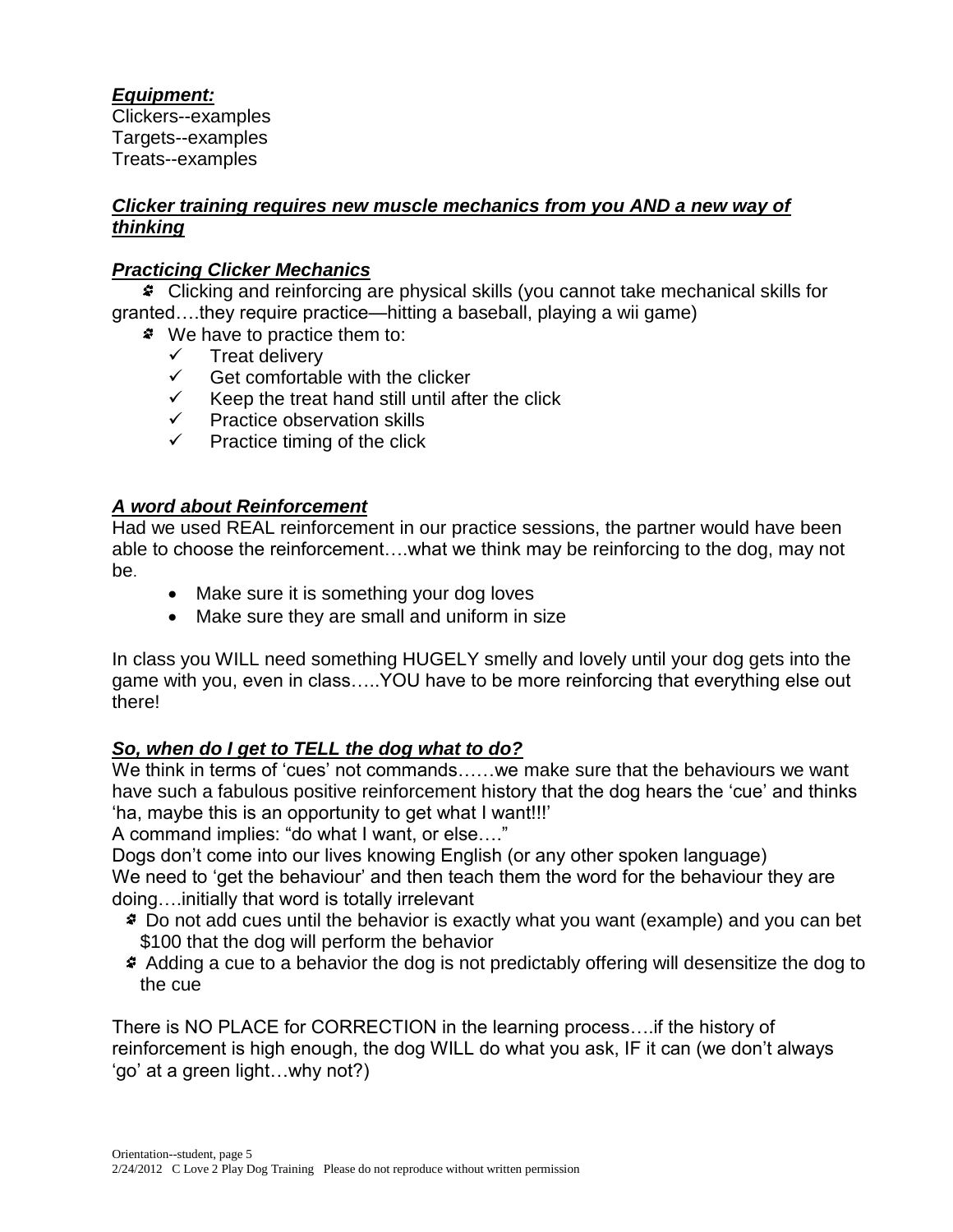### **BE CAREFUL:**

Once a behavior is on cue, do not reinforce it when NOT requested (eg. You are working on backing up and you have started to put it on cue……you have said nothing but you have taken a breathe and the dog offers to back up—DO NOT REINFORCE IT—you now ONLY reinforce WHEN you have asked for it)

### *Getting ready to work with your dog*

- *HUNGRY DOG*
- *HAVE EVERYTHING READY—clicker/treats/plan*
- Quiet Space
- Treats—small/palatable/equally shaped
- Choose your criteria—define your goal and what's the first step
- Work for only 2-3 minutes at one time
- NEVER stop in the middle of training and talk to someone and ignore the dog (this is negative punishment to the dog—removing something the dog likes—and will DECREASE the behaviour—not what you want; AND, it's just plain RUDE to the dog.

# In Zoomility, Grey Stafford states:

"[When you train using only positive reinforcement], the richer life you and your animal will experience together far outweighs any initial investment in time, patience, energy used to modify your OWN behaviour"

### *HOME FUN!!!!*

- S. Capture Eye contact
- ₫. Shape your dog to target something (your hand, a wooden spoon, a paddle…..)

# *Want to Learn More?*

#### Books/Videos/Websites that may interest you:

#### Clicker Training

- **\*** Karen Pryor: Reaching the Animal Mind
- Karen Pryor: Don't Shoot the Dog (revised edition)
- Karen Pryor: Getting Started: Clicker Training for Dogs
- Gail Fisher: The Thinking Dog
- Melissa Alexander: Click for Joy
- Pat Miller: Positive Perspectives 2
- Kay Laurence: Clicker Foundation Training Books (3)
- [www.clickertraining.com](http://www.clickertraining.com/) (Karen Pryor's site)
- [www.clickersolutions.com](http://www.clickersolutions.com/) (Melissa Alexander's site)
- [www.dragonflyllama.com](http://www.dragonflyllama.com/) (Sue Ailsby's site: has full obedience lesson plans called 'The Training Levels'

#### On Dogs and Dog Behaviour (must reads)

Jean Donaldson: The Culture Clash Dr. Patricia McConnell: The Other End of the Leash

Love 2 Play Dog Training www.love2play.ca [jeanne.dogs@gmail.com](mailto:jeanne.dogs@gmail.com)

CPDT-KA (certification of the council for professional dog trainers) Karen Pryor Academy of Animal Training and Behaviour, Certified Training Partner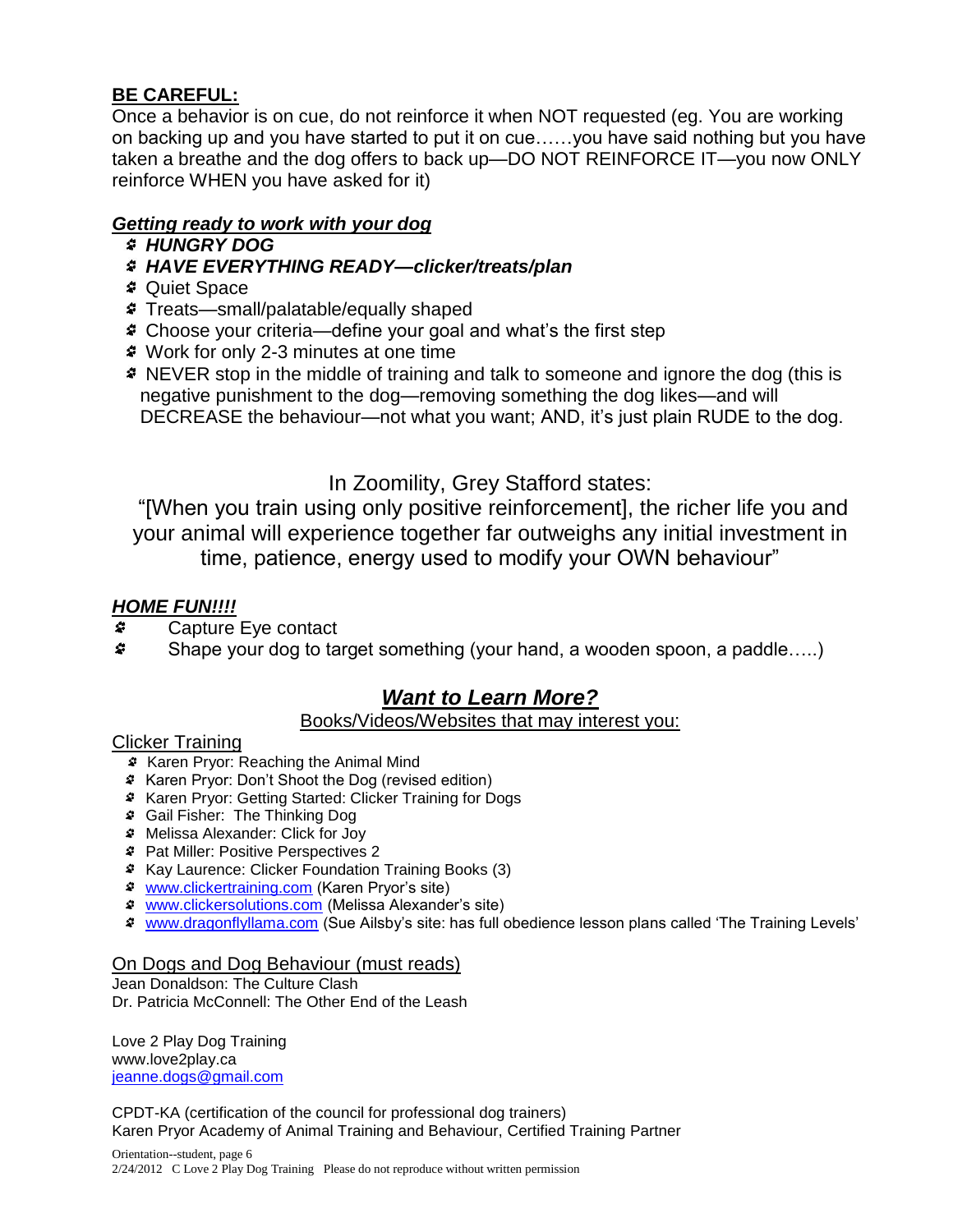# **Things to remember (class):**

Please don't feed your dog before class

Please allow your dog to relieve himself before class NOT on the building (and PICK UP!)

Try not to exercise your dog excessively before it comes to class…it may be too tired to pay attention to you.

- If it is wet or snowy, please bring shoes and change at the door AND bring a towel to wipe your dog's feet as soon as you come into the building
- Bring LOTS of soft, yummy, smelly treats
- Think about what you WANT the dog to do (and be SPECIFIC), not what you DON'T want—ie, rather than "I want him to stop jumping up", think "I want him to sit and stay seated when people approach" -- we can train behaviours; hard to train 'not-behaviour'
- Keep sessions short, fun and positive—dogs can learn efficiently for about 5 minutes at a time—then let the dog have a play and a break in the crate
- Ask questions
- Be present with your dog the whole time you are with him/her—DON"T stop and talk to other while you have your dog out—it's just not fair!
- Make notes when you can, especially about where you are and what step is next, to make your practice time at home more efficient